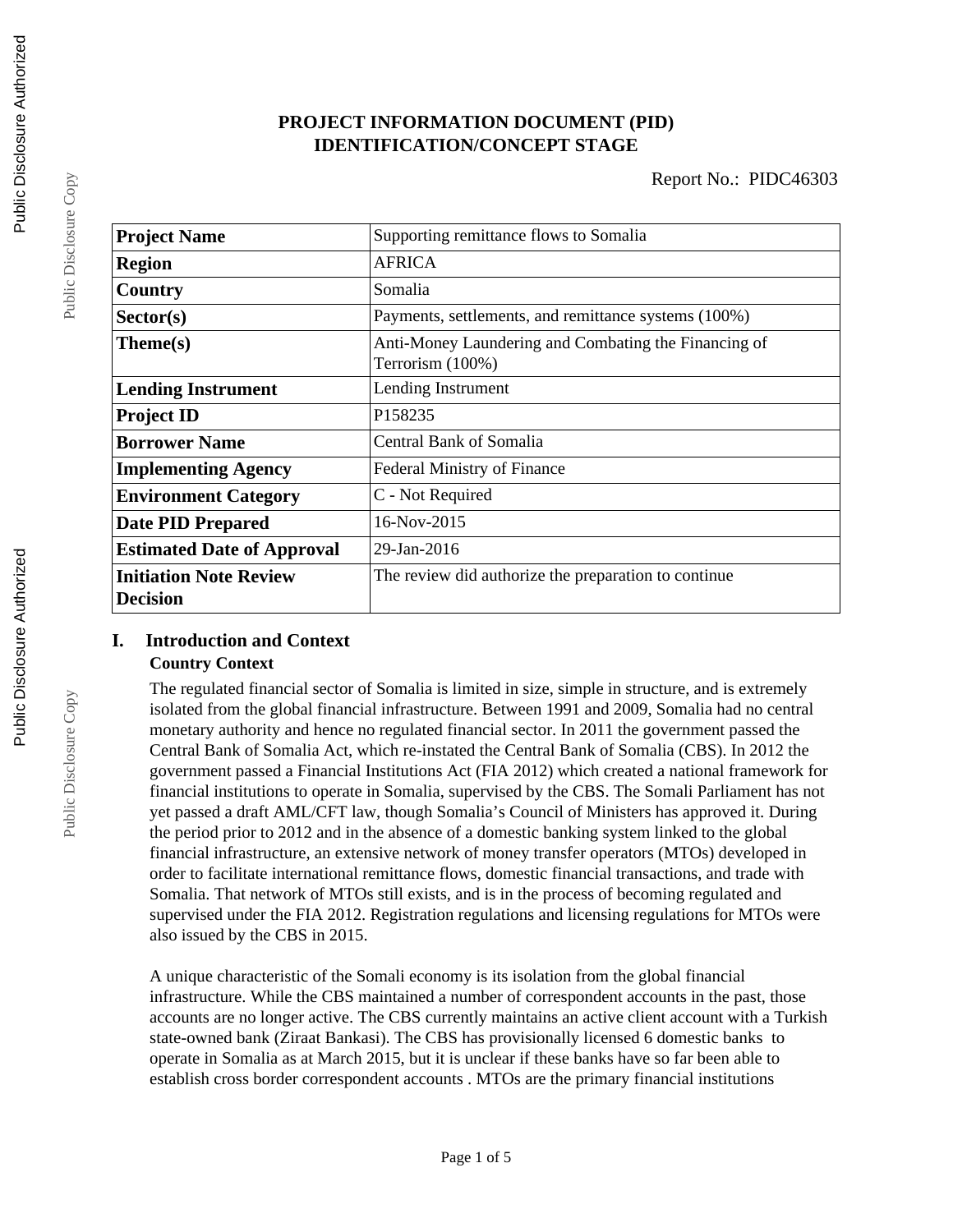operating in Somalia. MTOs do not maintain correspondent banking relationships – they operate via recirculation of cash in the Somali economy, settled with trade transaction clearing and settling with their corresponding MTOs operating in a third country, primarily the UAE

#### **Sectoral and Institutional Context**

The World Bank is working alongside the Central Bank of Somalia (CBS) to implement a number of activities aimed at tackling key deficiencies affecting remittance flows to Somalia, until a sounder financial system is in place in Somalia, and to accelerate and support the development of that financial system. The Federal Government of Somalia (FGS) has taken the lead in establishing a plan to support the flow of remittances to Somalia. The current World Bank activities, backed by funding from the United Kingdom, will support the FGS plan and complement the World Bank's longer-term financial sector development work in Somalia. These activities are also complementary to the actions being undertaken by the UK authorities, focusing more specifically on the UK-Somalia remittance corridor. At the request of the UK authorities in early 2014, the World Bank started developing proposals, previously referenced as the "Safer Corridor Initiative" (focusing on the UK-Somalia remittance corridor). While these proposals were initially geared towards developing contingency mechanisms in case of severe disruption of remittance flows between the UK and Somalia, they have evolved towards tackling the more structural issues impacting remittance flows to Somalia in general. The current activities include measures to improve the formalization, transparency and compliance of the remittance providers in Somalia. The World Bank activities will contribute to developing the regulatory framework and building supervisory capacity in Somalia, pertaining to the money transfer business (MTBs) sector in Somalia, through the following activities: • Drafting of MTB Sectoral Regulations: In order to facilitate the immediate strengthening of the regulatory framework for the MTB sector, the World Bank is working with the CBS to draft MTB Regulations. The regulations will focus on two key areas: (i) Regulations for operational purposes, including provisions for, among others, customer due diligence, recordkeeping, ongoing monitoring, reporting, internal controls, consumer protection and risk management, which would apply to all registered and licensed MTBs operating in Somalia. (ii) Regulations for customer registration, which would apply to customers (individuals and businesses) of all MTBs to ensure a level playing field. • Placement of a Trusted Agent (TA) within the CBS: While the CBS already has a supervision department, this activity would focus on bolstering capacity of that department to conduct on-site and off-site supervision of MTBs. The World Bank has agreed to procure an external firm, to work alongside the Central Bank to establish on-site and off-site supervision of MTBs, as well as to build capacity of the supervisors at the CBS. The TA would administer on behalf of and in coordination with the CBS supervisory activities to ensure that the MTBs and their agents comply with the regulations mentioned above and meet the requirements on an on-going basis.

#### **Relationship to CAS/CPS/CPF**

This project is being developed in close coordination and as a complement to the longer-term World Bank FMGP/TCGP project with Somalia, Somali Core Economic Institutions and Opportunities Program (SCORE) being led by co-TTLs Ben Musuku (Senior Financial Sector Specialist, GFMDR) and Suhail Kassim (Senior Private Sector Development Specialist, GTCDR).

This project was initiated as a technical assistance project - P156469. A concept review was completed for P156469. As a result of that review it was suggested that a memo to RVP be submitted for a waiver to OP14.40 footnote 7 (Bank-Execution on Behalf of the Recipient). As a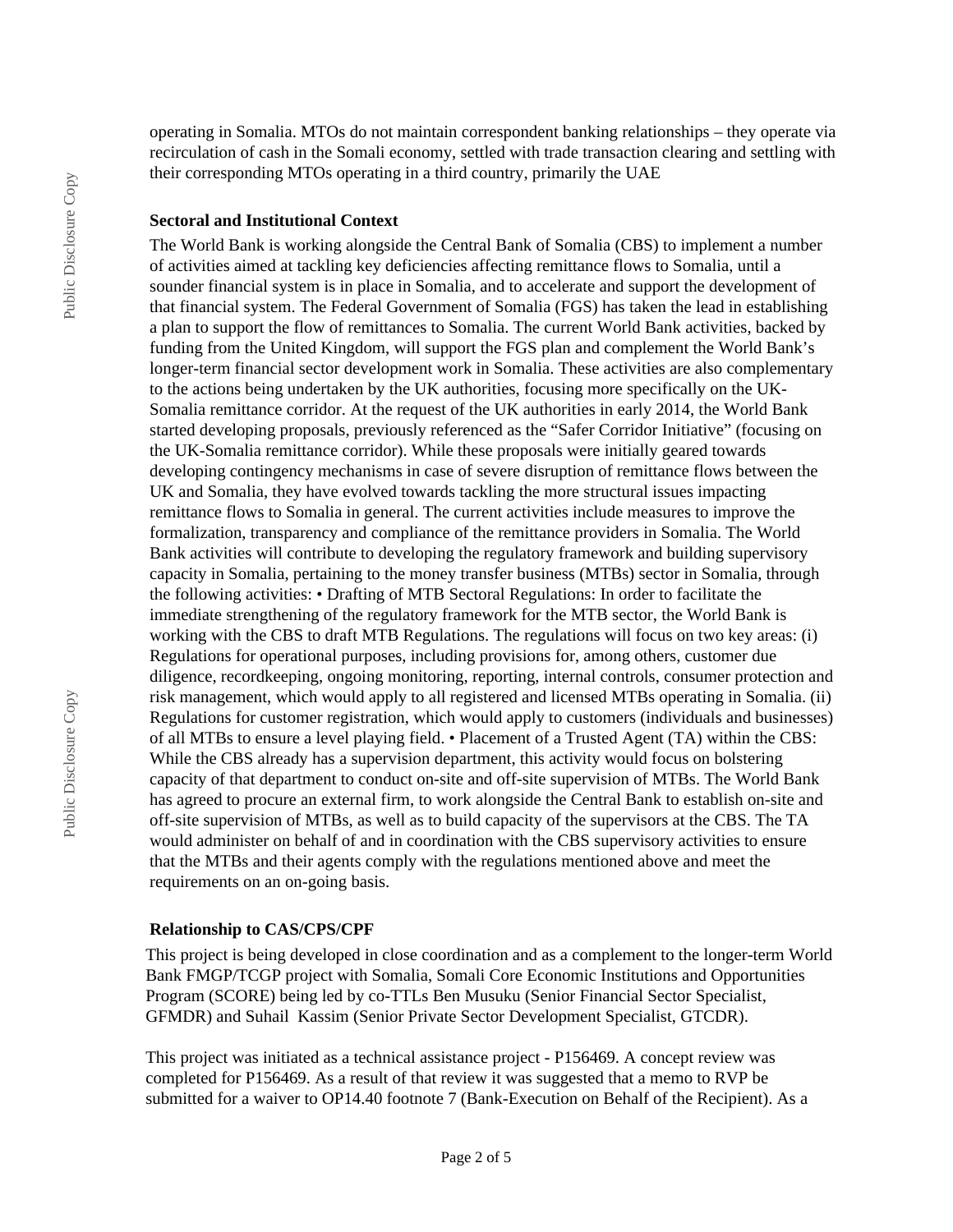result of that memo, the Africa Front Office requested that a RE code be created for this project. The Africa Front Office agreed that the concept review process that was conducted for P156469 would not need to be repeated for the creation of the RE code, now P158235.

# **II. Project Development Objective(s)**

#### **Proposed Development Objective(s)**

The project aims to tackle key challenges with the UK-Somalia remittance corridor until a sounder financial system is in place in Somalia, and to accelerate and support the development of that financial system. More specifically, this project is intended as an interim set of activities to support the supervisory role of the Central Bank of Somalia. The activities will also support the Somali Government's plan on the formalization of the Somali financial sector. Over time, the project has evolved to include both shorter-term and longer-term elements to strengthen the systems supporting the flow of remittances to Somalia.

# **Key Results**

1. Drafting and enactment of regulations and guidelines - MTO Customer Registration Regulations, and Guidelines on AML/CFT and Operational Issues.

- 2. Procurement of a "Trusted Agent" to work with the Central Bank of Somalia
- 3. Commencement of on-site and off-site supervision of MTOs by the "Trusted Agent"
- 4. Transfer of expertise from the "Trusted Agent" to the staff of the CBS

# **III. Preliminary Description**

#### **Concept Description**

The project aims to tackle key challenges with the UK-Somalia remittance corridor until a sounder financial system is in place in Somalia, and to accelerate and support the development of that financial system. More specifically, this project is intended as an interim set of activities to support the supervisory role of the Central Bank of Somalia. The activities will also support the Somali Government's plan on the formalization of the Somali financial sector. Over time, the project has evolved to include both shorter-term and longer-term elements to strengthen the systems supporting the flow of remittances to Somalia. The proposed solution is to be dealt with in two phases:

1. Drafting and procurement phase: This phase will first involve technical assistance to the Somali government for the drafting of regulations for the MTO sector and the procurement of the Trusted Agent. As mentioned above, the World Bank will undertake the procurement of the TA (Bank Execution on behalf of the Recipient) as opposed to a Trusted Agent hired by the FGS (Recipient Executed procurement).

2. Implementation phase: The implementation phase can only be achieved once the drafting and procurement phases have been completed. The key component in the implementation phase is the work conducted by the Trusted Agent . In Somalia, this phase would focus on the MTOs that are currently registered and/or licensed by the CBS.

#### **IV. Safeguard Policies that Might Apply**

| Safeguard Policies Triggered by the Project | Yes | No | TBD |
|---------------------------------------------|-----|----|-----|
| Environmental Assessment OP/BP 4.01         |     |    |     |
| Natural Habitats OP/BP 4.04                 |     |    |     |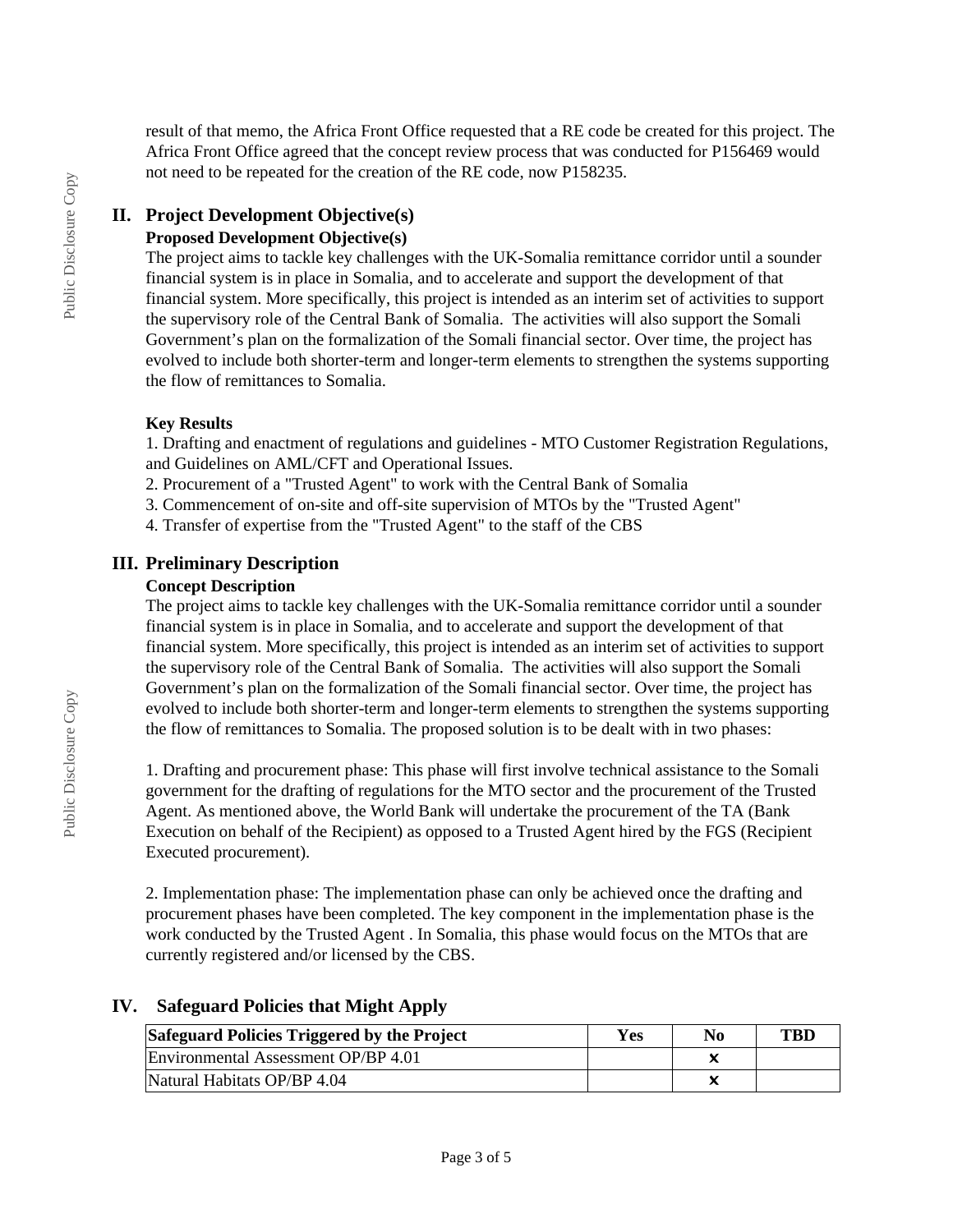| Forests OP/BP 4.36                             |   |  |
|------------------------------------------------|---|--|
| Pest Management OP 4.09                        | x |  |
| Physical Cultural Resources OP/BP 4.11         |   |  |
| Indigenous Peoples OP/BP 4.10                  | x |  |
| Involuntary Resettlement OP/BP 4.12            |   |  |
| Safety of Dams OP/BP 4.37                      | x |  |
| Projects on International Waterways OP/BP 7.50 |   |  |
| Projects in Disputed Areas OP/BP 7.60          |   |  |

#### **V. Financing** *(in USD Million)*

| Total Project Cost:        | 3.134 | Total Bank Financing: 0 |        |
|----------------------------|-------|-------------------------|--------|
| <b>Financing Gap:</b>      |       |                         |        |
| <b>Financing Source</b>    |       |                         | Amount |
| Somalia Multi-Partner Fund |       |                         |        |

# **VI. Contact point**

### **World Bank**

Contact: Marco Nicoli

Title: Financial Sector Specialist<br>Tel: 473-4453

Tel: 473-4453<br>Email: mnicoli10

Email: mnicoli1@worldbank.org

Contact: Emily Rose Adeleke<br>Title: Financial Sector Spec Financial Sector Specialist

Tel: 473-6902

Email: eadeleke@worldbank.org

#### **Borrower/Client/Recipient**

Name: Central Bank of Somalia Contact: Bashir Issa<br>Title: Govenor Govenor Tel: Email: governor@centralbank.gov.so

# **Implementing Agencies**

Federal Ministry of Finance Contact: Title: Tel: Email: